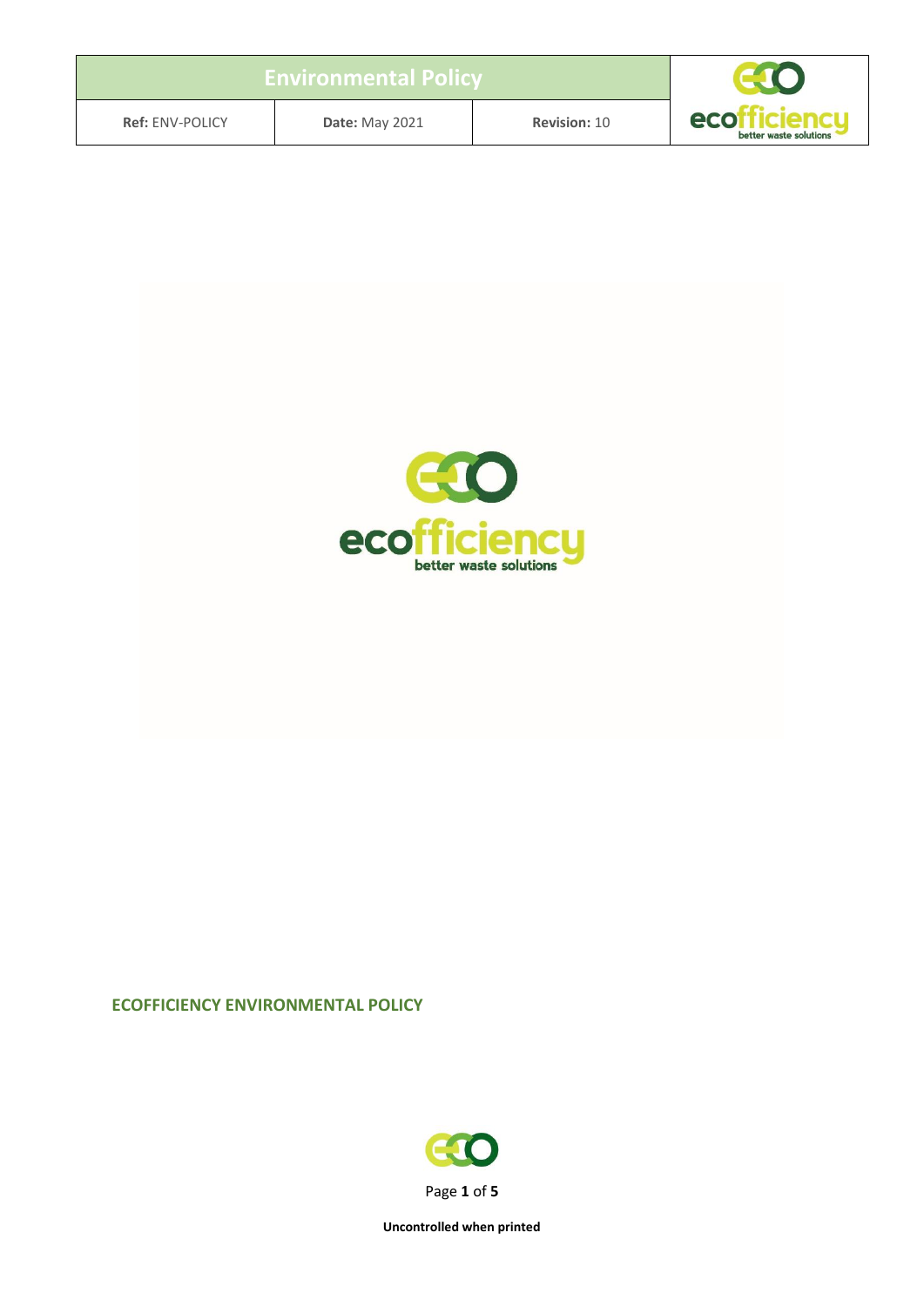# Contents

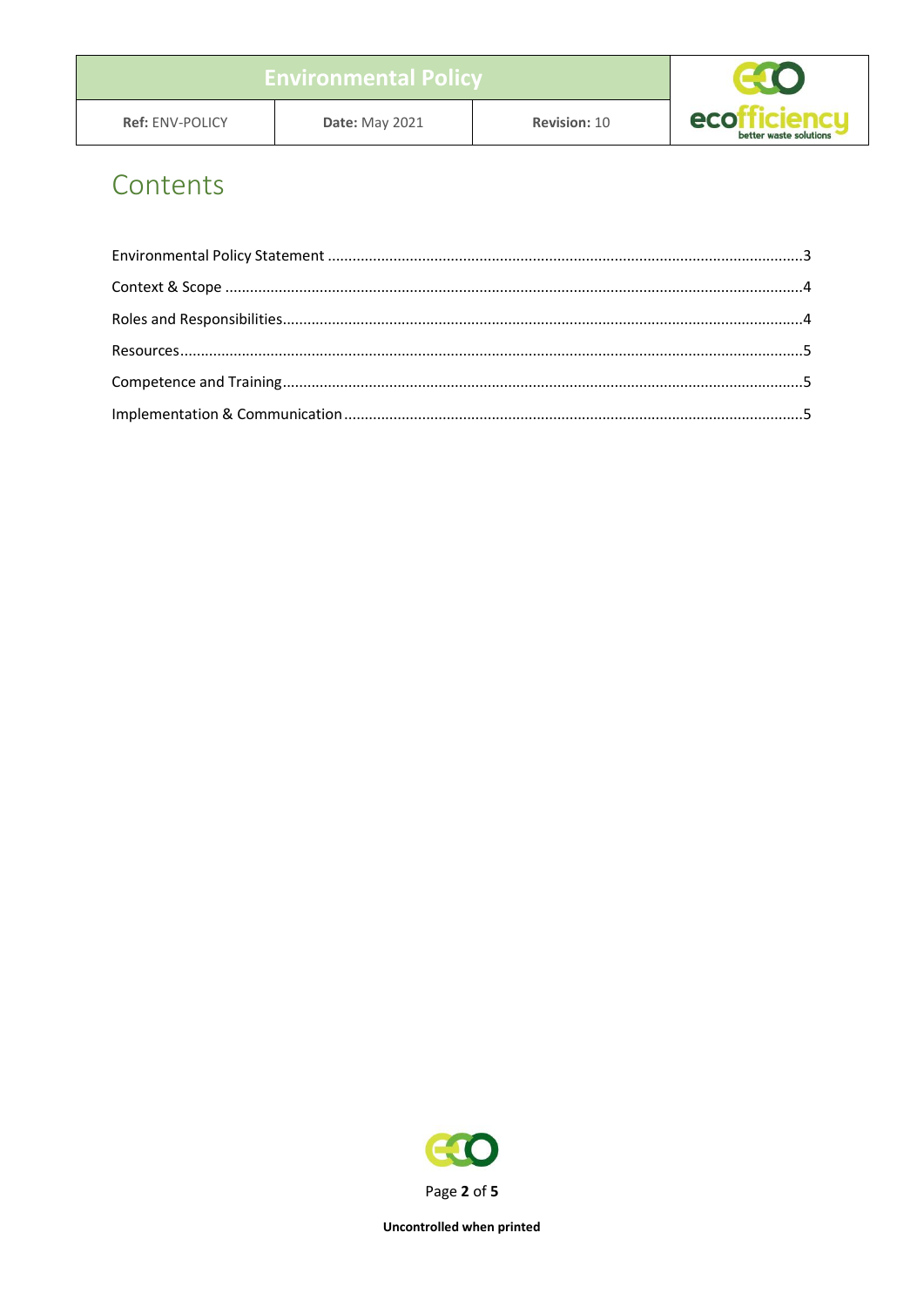

## <span id="page-2-0"></span>Environmental Policy Statement

Ecofficiency Ltd is a leading nationwide provider of outsourced waste management and recycling services, operating from premises in Doncaster. The company recognises that many aspects of its activities can have an impact on the environment and is committed to reducing the adverse effects of these impacts by implementing effective control measures and encouraging its customers to do the same.

The management is committed to:

- Continually developing and improving the effectiveness of the Environmental Management System to enhance environmental performance
- Fulfilling the company's identified compliance obligations
- Auditing and engaging with our suppliers to ensure they act in accordance with our environmental standards and applicable compliance obligations
- Protecting the environment by assessing possible risks and opportunities and implementing measures to prevent pollution, promote the use of recycled and secondary materials and reducing customers' waste to landfill

To achieve this, Ecofficiency will:

- Develop environmental objectives and targets on an annual basis
- Introduce initiatives and, where necessary, training for staff in order to achieve targets set
- Regularly review the Environmental Management System, objectives & targets and the performance of the company to ensure continual improvement
- Make sufficient resources available to ensure that this policy is fully implemented

This policy will be reviewed at least annually by the Company Directors to ensure its continued suitability.

Copies of this policy will be displayed at the company premises and made publicly available on the company website and on request.

Signed: Simon Raven

**Managing Director** May 2021

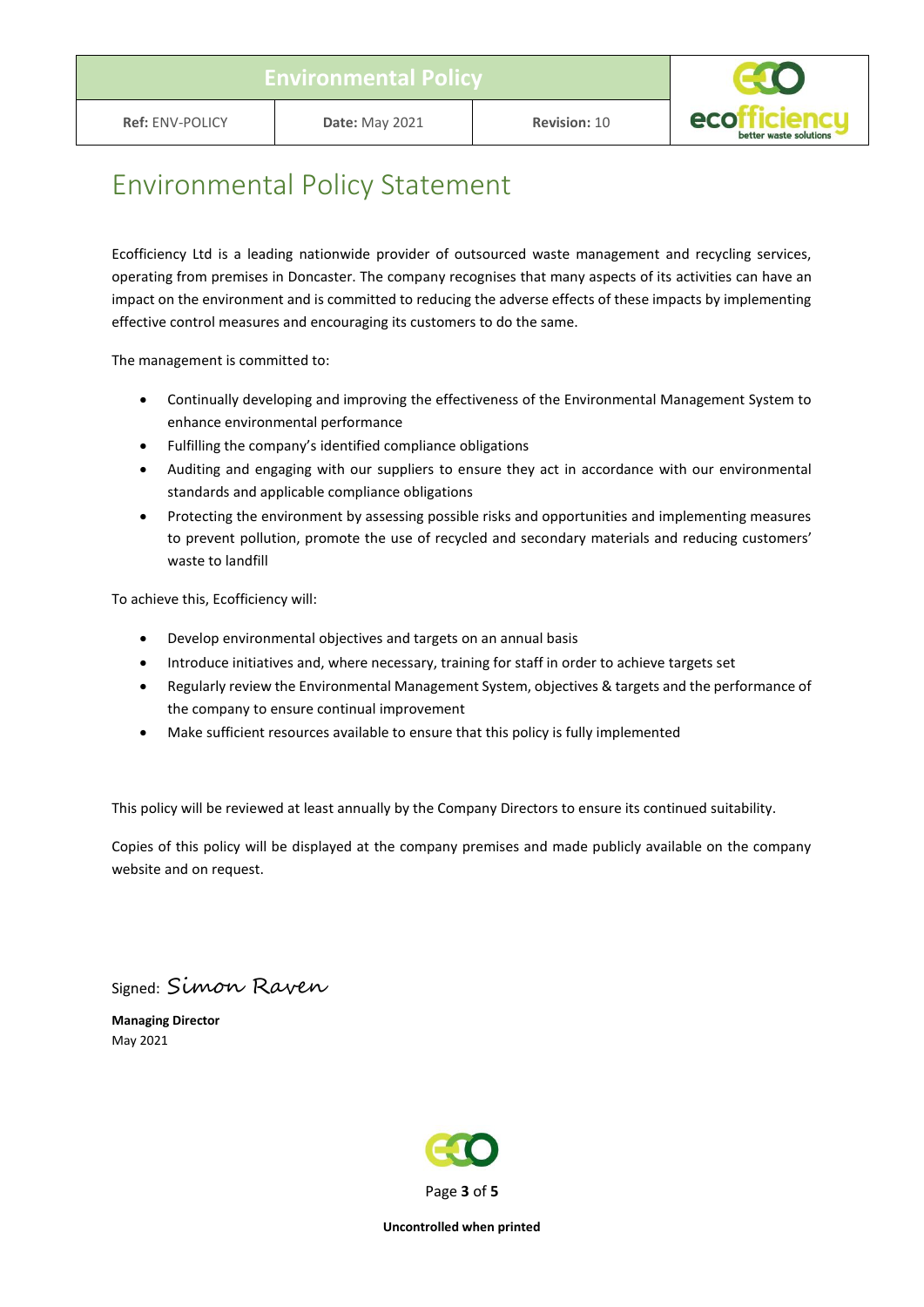

#### <span id="page-3-0"></span>Context & Scope

The waste management industry can have significant effects, both positive and negative, on the natural environment and Ecofficiency Ltd takes its responsibility for minimising the environmental impact of its activities very seriously.

The Environmental Management System (EMS) operated by Ecofficiency Ltd is based on the requirements of ISO 14001 and applies to all activities undertaken by the business in our offices and on sites where we operate.

The scope of the Environmental Management System is the provision of consultancy and project management of waste removal and treatment, which is managed from the company's Doncaster office. The physical removal of waste is carried out by third parties, over whom the company has limited influence, although efforts will be made to ensure that these third parties operate in accordance with all relevant legislative requirements.

## <span id="page-3-1"></span>Roles and Responsibilities

The **Board of Directors** is ultimately responsible for the implementation of this policy throughout the company and for ensuring that legal obligations are met. The Board shall ensure that the company EMS conforms to the requirements of ISO 14001 and that environmental performance is monitored and reported.

The **Health, Safety, Environment and Quality (HSQE) Manager** is responsible for the implementation of this policy throughout the company, ensuring legal obligations are met, completing internal audits and reporting to the board.

The **Operations Manager(s)** are responsible for ensuring compliance with the policy on the various sites on which the company works. They will also ensure that customers are advised of the most environmentally beneficial options for waste management available to them.

**All staff** are responsible for complying with relevant company procedures and for attending any environmental training provided. Employees will be encouraged to suggest ideas for environmental improvements for consideration.